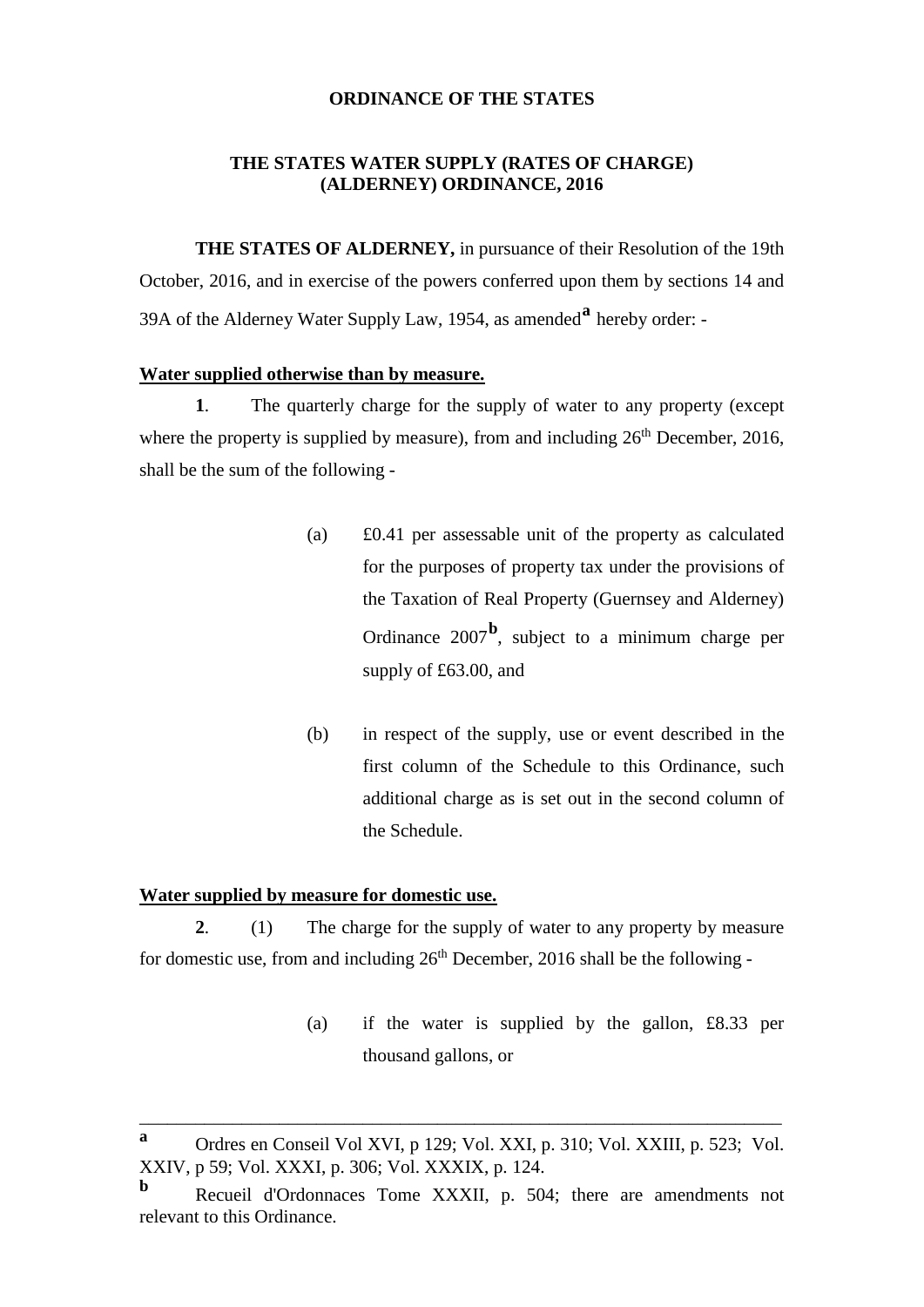(b) if the water is supplied by the cubic metre, £1.85 per cubic metre.

(2) Notwithstanding the provisions of subsection (1), the States General Services Committee may determine a minimum quarterly charge for the supply of water to any property for domestic use by measure: Provided always that such minimum quarterly charge shall not exceed one quarter of such estimated total annual charge for the supply of water in respect of the property supplied under and by virtue of sections 1(a) and (b), as the Committee may determine.

### **Water supplied by measure for other than domestic use.**

**3**. (1) The charge for the supply of water to any property by measure for any use other than domestic use, from and including  $26<sup>th</sup>$  December, 2016, shall be the sum of the following -

- (a) a standing quarterly charge of £60.60, and
- (b) if the water is supplied
	- (i) by the gallon, £8.33 per thousand gallons, or
	- (ii) by the cubic metre,  $\pounds1.85$  per cubic metre.

(2) For the avoidance of doubt, where water is supplied to property during the course of demolition, rebuilding, construction or development of any dwelling or other building at that property, the supply shall be deemed to be for a use other than domestic use.

- (3) Where the circumstances described in subsection (2) apply
	- (a) a water meter shall be fitted by the States Water Board at the cost of the person responsible for the demolition, rebuilding, construction or development concerned, and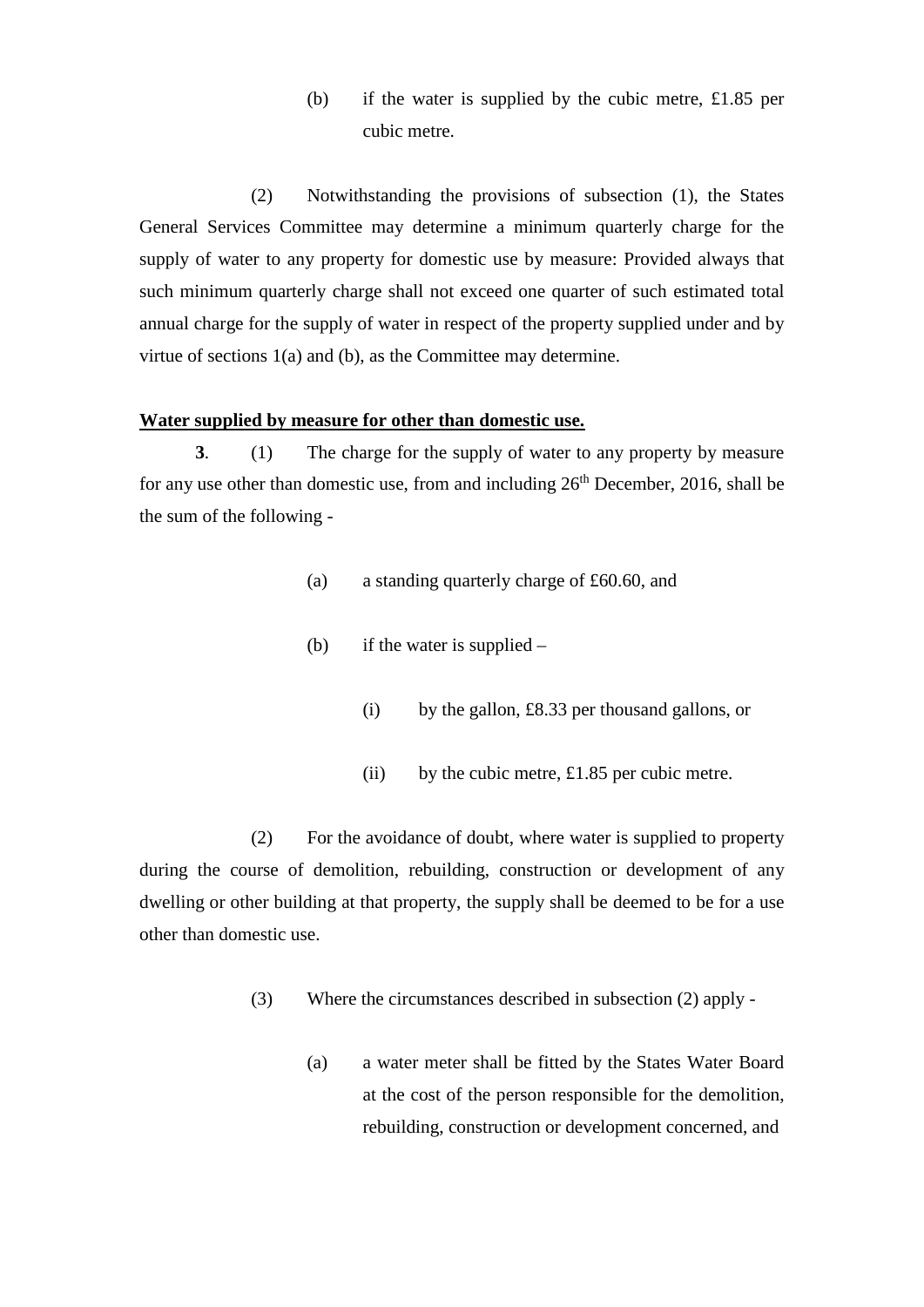(b) the charges provided for under subsection (1) shall apply.

## **Repeal.**

**4.** The States Water Supply (Rates of Charge) (Alderney) Ordinance, 2015**[c](#page-2-0)** is hereby repealed.

## **Citation.**

**5**. This Ordinance may be cited as the States Water Supply (Rates of Charge) (Alderney) Ordinance, 2016.

## **Commencement.**

**6**. This Ordinance shall come into force on the 26<sup>th</sup> day of December, 2016.

<span id="page-2-0"></span>\_\_\_\_\_\_\_\_\_\_\_\_\_\_\_\_\_\_\_\_\_\_\_\_\_\_\_\_\_\_\_\_\_\_\_\_\_\_\_\_\_\_\_\_\_\_\_\_\_\_\_\_\_\_\_\_\_\_\_\_\_\_\_\_\_\_\_\_\_